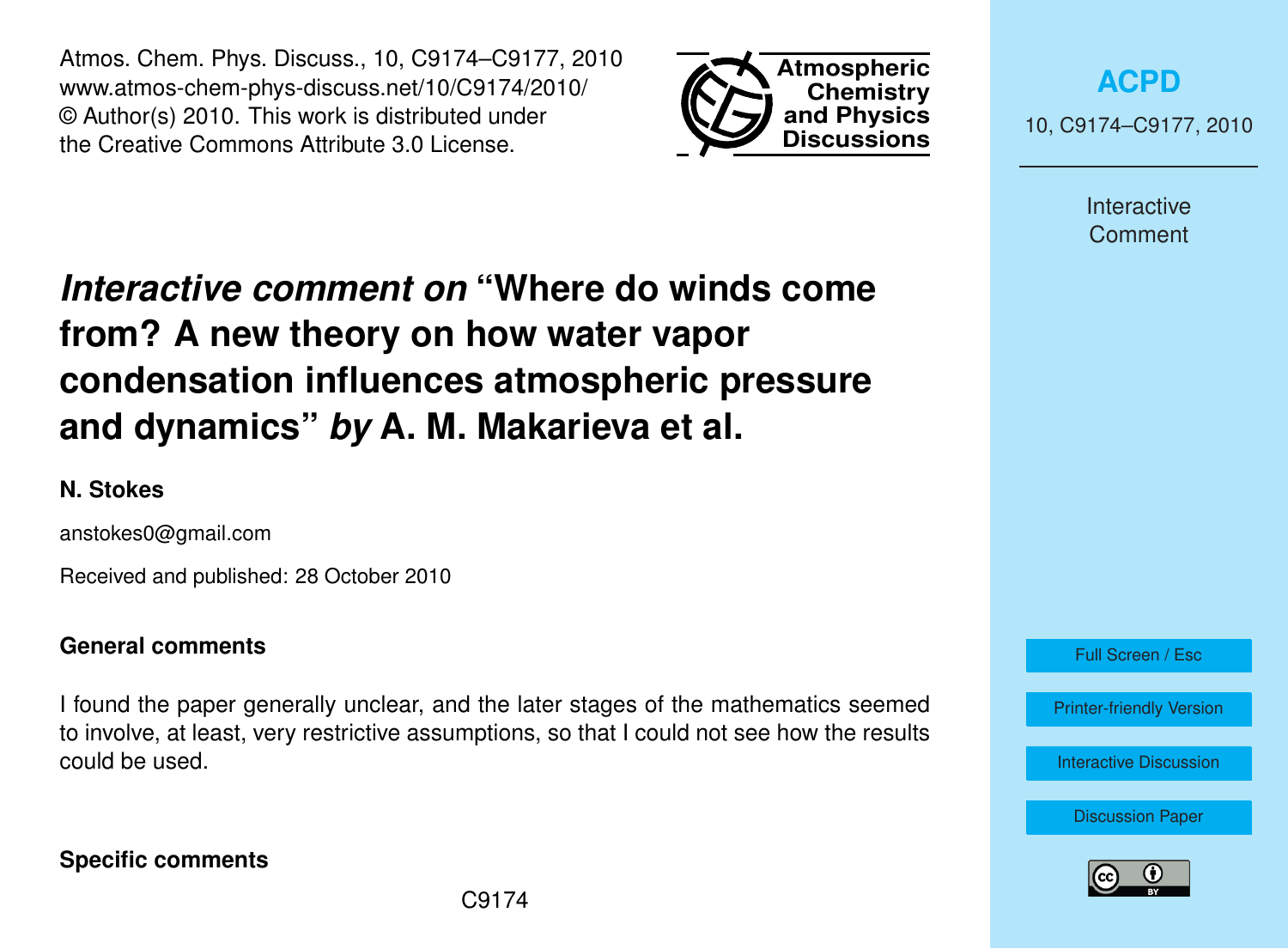My ability to follow the paper ended at Equation 34. This is introduced with no justification or derivation. It appears that it should follow from Eqs 32 and 33, but later in the paper it is explained that this is a false belief, and that the equation is independent. However, the equation is not derived, but a vague qualitative explanation is given.

I think Eqs 32 and 33 do correctly express conservation of mass. The argument for 34 also seems to be in terms of conservation of mass; no other physics seems to be introduced. But independent equations cannot be derived from the same physics.

In discussion at Judith Curry's website, it seems that Eq 34 was seen as valid for saturated adiabatic ascent. That is restrictive, and would limit 37 to the same conditions, which then makes the application to Hadley cells puzzling.

I could not see then how Eq 35 was derived, nor 36. It was surprising to see  $\frac{\partial N}{\partial x}$  appear when  $\frac{\partial N_v}{\partial x}$  has been assumed zero.

It is not clear how Eq 25 helps in deriving 37 from 36, but 37 does seem to require that T be constant.

My view is that Eq 34 is not independent of 32 and 33, and cannot be used as an extra equation. I also doubt the algebra leading from 34 to 37, and think that it should be written out in greater detail.

In fact it is clear something is wrong with the math. If you combine Eq 34 and Eq 36, you get

$$
S = u \frac{\partial N}{\partial x}
$$

This gives a finite value for condensation rate S even if the air is dry.

#### **Math Issues**

# **[ACPD](http://www.atmos-chem-phys-discuss.net)**

10, C9174–C9177, 2010

**Interactive Comment** 

Full Screen / Esc

[Printer-friendly Version](http://www.atmos-chem-phys-discuss.net/10/C9174/2010/acpd-10-C9174-2010-print.pdf)

[Interactive Discussion](http://www.atmos-chem-phys-discuss.net/10/24015/2010/acpd-10-24015-2010-discussion.html)

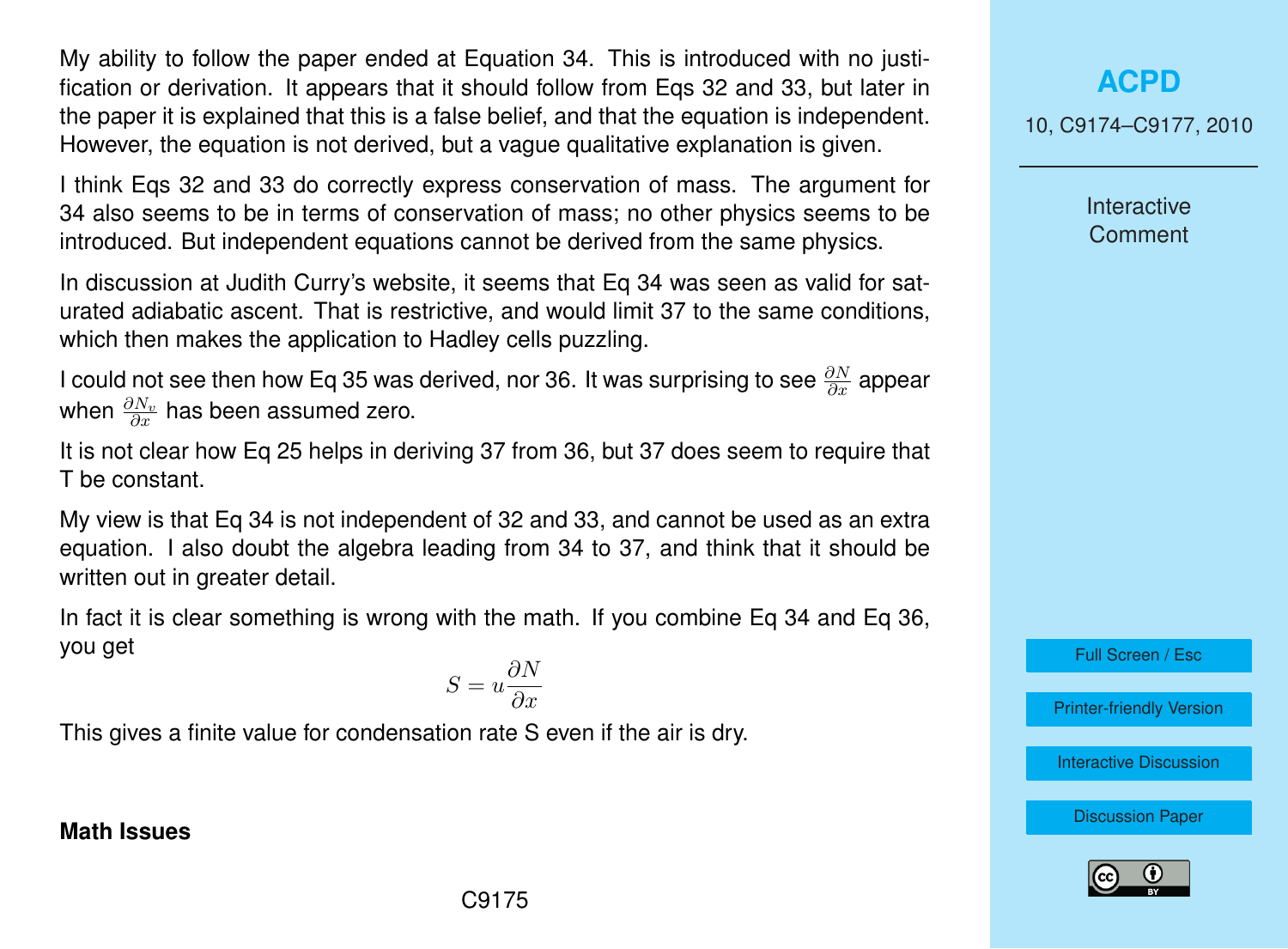#### *An equation very like Eq 34 does follow from 32,33*

It is possible to derive an equation like 34 from 32,33 thus, with  $v = (u, 0, w)$ :

$$
\nabla.(vN_d) = N_d \nabla .v + v.\nabla N_d = 0 \tag{1}
$$

$$
\nabla.(vN_v) = N_v \nabla .v + v.\nabla N_v = S \tag{2}
$$

Combine  $N_d \times (2) - N_v \times (1)$ :

$$
N_d v \cdot \nabla N_v - N_v v \cdot \nabla N_d = N_d S
$$
  

$$
S = v \cdot \nabla N_v - \frac{N_v}{N_d} v \cdot \nabla N_d
$$
 (3)

or going back to components

$$
S = u\left(\frac{\partial N_v}{\partial x} - \gamma_d \frac{\partial N_d}{\partial x}\right) + w\left(\frac{\partial N_v}{\partial z} - \gamma_d \frac{\partial N_d}{\partial z}\right), \quad \gamma_d = \frac{N_v}{N_d}
$$
(4)

Assuming  $\frac{\partial N_v}{\partial x}=0$  and presumably on the same basis  $\frac{\partial N_d}{\partial x}=0$ 

$$
S = w\left(\frac{\partial N_v}{\partial z} - \gamma_d \frac{\partial N_d}{\partial z}\right) \tag{5}
$$

#### *Trying to derive 35*

It is said to be a result of Eq 32 and 34, with  $\frac{\partial N_v}{\partial x} = 0$  But 34 comtains S and 32 does not, so I don't see how S can be eliminated, without bringing in 33.

Adding 32 and 33 gives

$$
\frac{\partial (Nu)}{\partial x} + \frac{\partial (Nw)}{\partial z} = S
$$

C9176

**[ACPD](http://www.atmos-chem-phys-discuss.net)**

10, C9174–C9177, 2010

Interactive Comment

Full Screen / Esc

[Printer-friendly Version](http://www.atmos-chem-phys-discuss.net/10/C9174/2010/acpd-10-C9174-2010-print.pdf)

[Interactive Discussion](http://www.atmos-chem-phys-discuss.net/10/24015/2010/acpd-10-24015-2010-discussion.html)